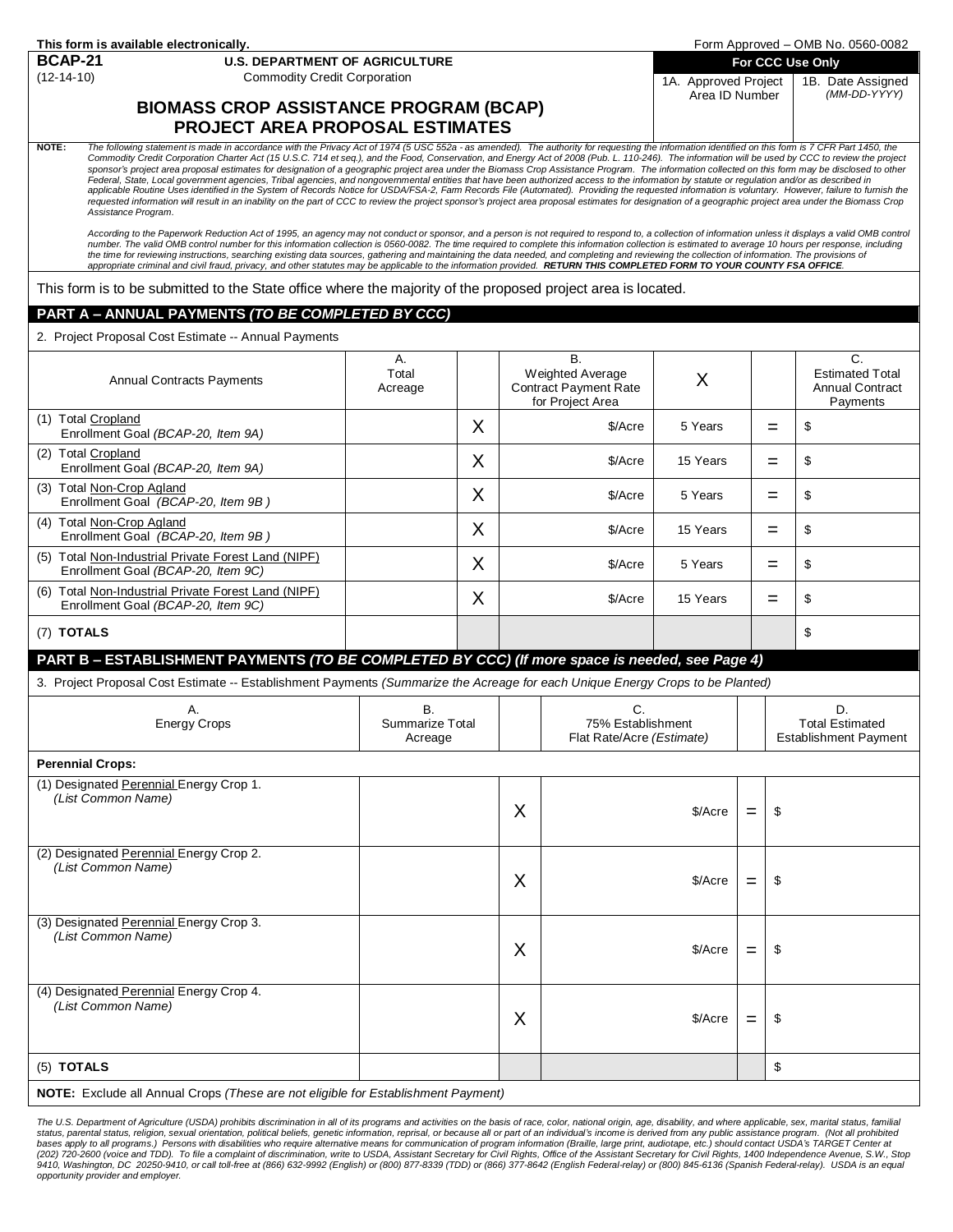| BCAP-21 (12-14-10)                         | Page 2 of 4                                                                                                                                                                                                                                                                                           |
|--------------------------------------------|-------------------------------------------------------------------------------------------------------------------------------------------------------------------------------------------------------------------------------------------------------------------------------------------------------|
| <b>PART C - PROJECT CRITERIA</b>           |                                                                                                                                                                                                                                                                                                       |
|                                            | 4. Project Impacts - The Project Sponsor Submits the Following Estimates. Please attach additional supporting documentation if estimates are not supported<br>by material attached to the BCAP-20. (Check Only One that Applies):                                                                     |
|                                            | A. Criteria 1 The volume of the eligible crops proposed to be produced in the proposed project area and the probability that such crops will be used for<br>BCAP purposes.                                                                                                                            |
|                                            | This factor is to be scored based on the expected likelihood that the designated crops are suitable to be produced within the project area AND the<br>proposed annual tonnage that will be utilized by the Biomass Conversion Facility (BCF) for BCAP purposes when the project is fully operational. |
|                                            | % of BCF expected annual biomass needs fulfilled by BCAP contract crops.                                                                                                                                                                                                                              |
|                                            | B. Criteria 2 The volume of renewable biomass projected to be available from sources other than the eligible crops grown on contract acres.                                                                                                                                                           |
|                                            | This volume is based on the expected tonnage volume from non-BCAP contract sources of biomass for the BCF's use in<br>relationship to the BCF's total annual biomass needs located within an economically viable distance of the BCF.                                                                 |
|                                            | 6. % of BCAP expected annual biomass needs fulfilled by material from non-BCAP contract lands.                                                                                                                                                                                                        |
|                                            | NOTE: "Expected annual biomass needs" includes current and future biomass harvesting and collection from plants already or routinely established when<br>the project proposal is submitted. This also includes biomass that also qualifies only for BCAP matching payments.                           |
|                                            | C. Criteria 3 The anticipated economic impact in the proposed project area.                                                                                                                                                                                                                           |
|                                            | This volume is the number of new full-time permanent jobs the facility and project area is expected to create when fully implemented.                                                                                                                                                                 |
| % new jobs                                 |                                                                                                                                                                                                                                                                                                       |
| area.                                      | D. Criteria 4 The opportunity for producers and local investors to participate in the ownership of the biomass conversion facility in the proposed project                                                                                                                                            |
|                                            | Enter percent ownership of the biomass conversion facility by local investors in the project area.                                                                                                                                                                                                    |
| ___ % owned locally                        |                                                                                                                                                                                                                                                                                                       |
|                                            | E. Criteria 5 The participation rate by beginning or socially disadvantaged farmers or ranchers (as defined in program regulations).                                                                                                                                                                  |
|                                            | This percentage is based on the expected participation rates by socially disadvantaged and beginning farmers and ranchers combined.                                                                                                                                                                   |
| % of participation                         |                                                                                                                                                                                                                                                                                                       |
|                                            | F. Criteria 6 The impact on soil, water, and related resources.                                                                                                                                                                                                                                       |
| compared to current land use.              | These factors characterize the expected impact the proposed project will have on soil, water, air, plant, and animal resources with the project area when                                                                                                                                             |
|                                            | Will overall soil erosion decrease?                                                                                                                                                                                                                                                                   |
| (1) Soil Erosion                           | <b>YES</b><br><b>NO</b>                                                                                                                                                                                                                                                                               |
|                                            | Will overall soil quality improve?                                                                                                                                                                                                                                                                    |
| (2) Soil Quality                           | <b>YES</b><br><b>NO</b>                                                                                                                                                                                                                                                                               |
|                                            | Will overall water quality improve?                                                                                                                                                                                                                                                                   |
| (3) Water Quality                          | <b>YES</b><br>NO.                                                                                                                                                                                                                                                                                     |
|                                            | Will overall water quantity increase?                                                                                                                                                                                                                                                                 |
| (4) Water Quantity                         | <b>YES</b><br><b>NO</b>                                                                                                                                                                                                                                                                               |
|                                            | Will overall air quality improve?                                                                                                                                                                                                                                                                     |
| (5) Air Quality                            | <b>YES</b><br><b>NO</b>                                                                                                                                                                                                                                                                               |
|                                            | Will the project area have a positive impact on any threatened or endangered plant or animal species?                                                                                                                                                                                                 |
| (6) T&E Plant and<br><b>Animal Species</b> | <b>YES</b><br><b>NO</b>                                                                                                                                                                                                                                                                               |
|                                            |                                                                                                                                                                                                                                                                                                       |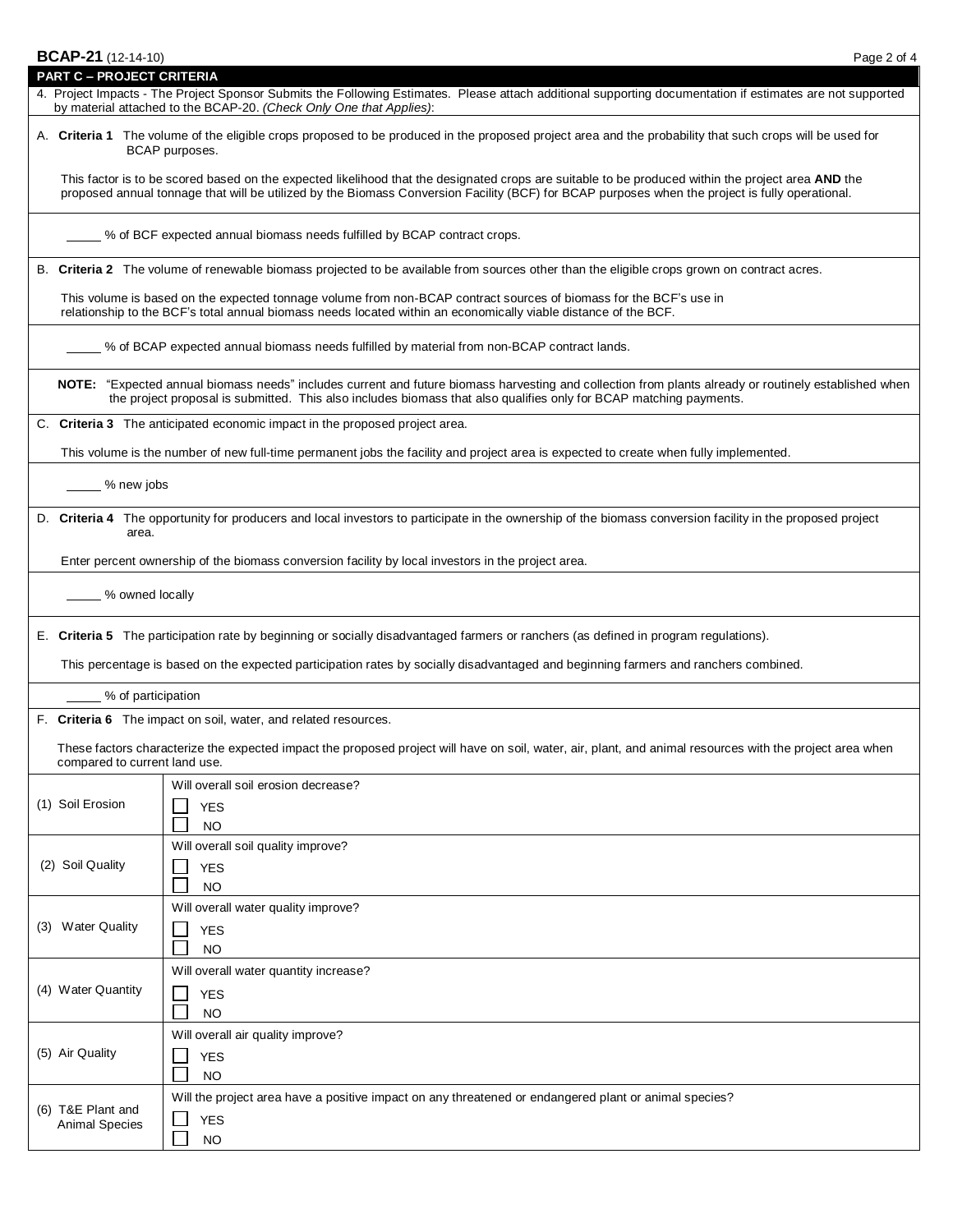### **BCAP-21** (12-14-10) Page 3 of 4

|     | F. Criteria 6 The impact on soil, water, and related resources (Continuation).                                                                                                                                    |                                                                                                                                                                                                                                                                  |  |  |  |  |  |  |
|-----|-------------------------------------------------------------------------------------------------------------------------------------------------------------------------------------------------------------------|------------------------------------------------------------------------------------------------------------------------------------------------------------------------------------------------------------------------------------------------------------------|--|--|--|--|--|--|
|     | (7) Wildlife                                                                                                                                                                                                      | Will overall wildlife habitat improve?<br><b>YES</b><br><b>NO</b>                                                                                                                                                                                                |  |  |  |  |  |  |
| G.  | Criteria 7 The variety in biomass production approaches within a project area, including, as appropriate, agronomic conditions, harvest and postharvest<br>practices, and monoculture and polyculture crop mixes. |                                                                                                                                                                                                                                                                  |  |  |  |  |  |  |
| (1) | Variety of<br>Agronomic<br>Conditions                                                                                                                                                                             | Project area suitability of agronomic conditions.<br>Is the proposed project area suitable?<br><b>YES</b><br><b>NO</b>                                                                                                                                           |  |  |  |  |  |  |
| (2) | Variety of<br>Harvest and<br>Post Harvest<br>Practices                                                                                                                                                            | Project area suitability to support, (or potential ability and economical adaptability to support), a variety of harvest and post harvest<br>practices for biomass processing and handling.<br>Is the proposed project area suitable?<br><b>YES</b><br><b>NO</b> |  |  |  |  |  |  |
| (3) | Variety of<br>Crop Mixes                                                                                                                                                                                          | Project area variety of energy crops or plant varieties.<br>Please enter the number of eligible crops included in the proposed project area:                                                                                                                     |  |  |  |  |  |  |

#### **PART D- CERTIFICATION**

*I certify that: 1) I am the project sponsor for this project proposal, 2) the above information and supporting documents are true and complete to my knowledge and comply with 7 CFR Part 1450, 3) I have provided this form for the purpose of proposing the geographic project area delineated in the proposal. This document is part of a series of documents related to the BCAP project area program. The BCAP matching payments program has its own separate documentation that must be completed before any participation in that part of BCAP. Project areas are subject to CCC approval and the availability of funds.*

*I am aware that approval of a proposal will only quality certain producers for contracting acreage for establishment and annual payments. Changes to the proposed project area geographic boundaries require approval by CCC and a new or amended environmental screening and/or assessment. I am aware that all information provided and activities conducted are subject to compliance review and to remedies under program regulations for misinformation and such remedies are in addition to any liability which may be incurred under various criminal and civil fraud statutes, including, but not limited to, 18 U.S.C. 1001 and 15 U.S.C. 714m. Payments will be subject to all program regulations and authorities.*

|                                       | .                                                        |                       |
|---------------------------------------|----------------------------------------------------------|-----------------------|
| 5A. Signature (By)                    | 5B. Title/Relationship of the Individual if Signing in a | 5C. Date (MM-DD-YYYY) |
|                                       | <b>Representative Capacity</b>                           |                       |
|                                       |                                                          |                       |
|                                       |                                                          |                       |
|                                       |                                                          |                       |
|                                       |                                                          |                       |
| <b>PART E- TO BE COMPLETED BY CCC</b> |                                                          |                       |
| 6A. CCC Signature                     |                                                          | 6B. Date (MM-DD-YYYY) |
|                                       |                                                          |                       |
|                                       |                                                          |                       |
|                                       |                                                          |                       |
|                                       |                                                          |                       |